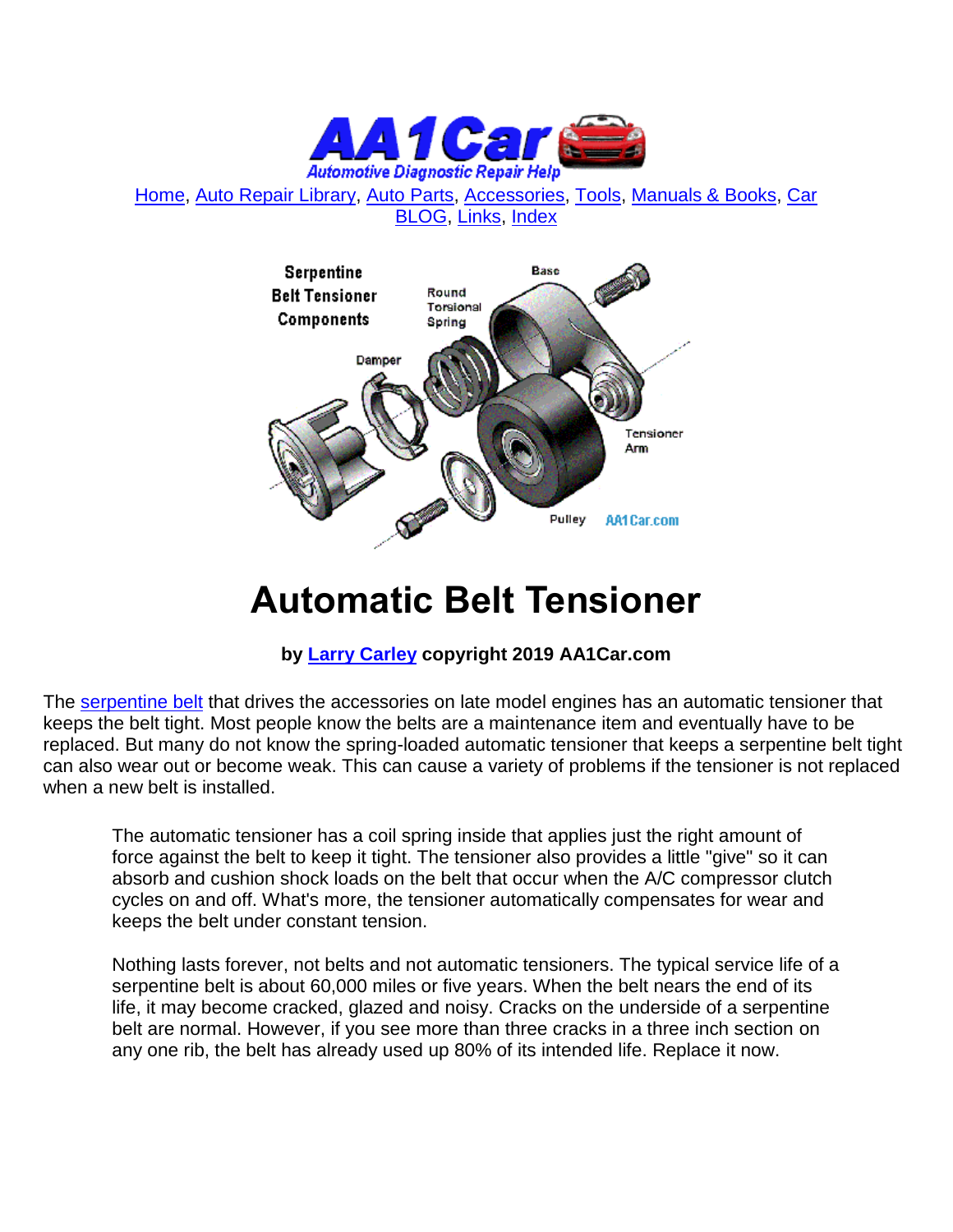If an aging belt is not replaced, it may break causing a loss of drive torque to all of the engine's accessories. When the water pump stops turning, the flow of coolant stops and the engine begins to overheat. When the alternator stops turning, there is no charging output and the battery starts to run down. When the power steering pump stops turning, the steering suddenly gets very stiff and hard to steer.

All too often, an old serpentine belt (or a broken belt) will be replaced with a new one. But the automatic tensioner is not inspected to make sure it is still working properly and is in good condition. This mistake can lead to rapid belt slippage, wear and repeat belt failures if the tensioner is weak or worn out.

Belt tension is critical. Too little tension may allow the belt to slip and squeal. Slippage also causes the belt to run hot and age prematurely. And if the belt is really loose, it may come off its pulleys. Too much tension on a belt may overload the belt as well as the shaft bearings on the water pump, alternator, power steering pump and air conditioning compressor, possibly leading to premature failures in these components, too.



*The automatic tensioner prevents the belt from slipping. A weak tensioner can allow the belt to slip and squeal.*

Belt tensioners were first used back in the late 1970s. These early units were fixed tensioners that required manual adjustment. Then automatic belt tensioners arrived in the mid-1980s. The spring-loaded design eliminated the need for manual adjustments and assured proper belt tension for the life of the belt. Because of this, the tensioner is often overlooked when a belt is replaced. Even so, the tensioner should always be inspected when changing a belt for the following reasons:

\* Rust or corrosion can jam the tensioner housing and prevent it from rotating freely. A frozen tensioner cannot maintain proper belt tension. Corrosion is usually a result of road splash, especially in areas where roads are heavily salted during the winter.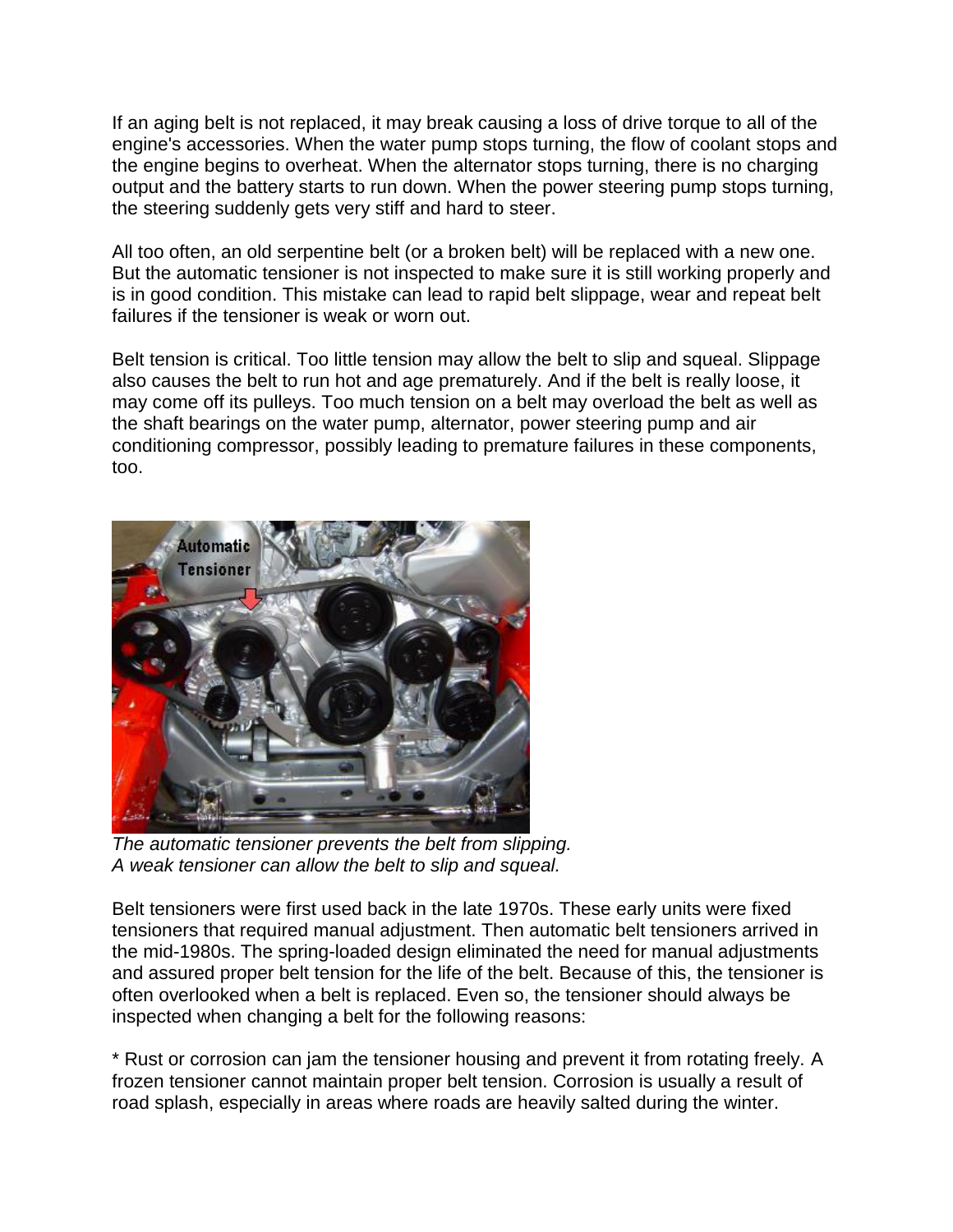\* Dirt or mud can also jam the tensioner housing.

\* A loose or worn pivot arm can allow unwanted movement that results in belt noise and misalignment. Over time, this will increase belt wear and lead to premature belt failure.

\* A worn bushing in the tensioner pulley can cause vibrations and noise. If the bushing seizes, it may cause the belt to snap.

\* A weak or broken spring inside the tensioner can't maintain proper tension and the belt will slip. Springs lose tension over time from exposure to heat.

\* Cracks or damage to the tensioner housing or pulley arm may prevent it from rotating smoothly and maintaining proper belt tension.

### **SYMPTOMS OF A BAD BELT TENSIONER**

Symptoms that typically indicate an automatic tensioner has reached the end of the road include:

\* **Belt slipping (due to loss of tension).** Watch the tensioner arm movement while the engine is idling. There should be a gentle arm motion as accessories turn on and off (such as the A/C compressor clutch engaging and disengaging). If the tensioner pulley does not move at all, the tensioner may be stuck. You can test for this later with the engine off. Also watch for excessive chattering or tensioner arm oscillation while the engine is idling. This can be caused by a worn damper inside the tensioner. Excessive arm oscillation should be viewed as a warning sign that the damper has possibly failed or is failing and the tensioner needs to be replaced now. If it is not replaced, it can have a hammering effect on nearby accessories causing the shaft bearings on the accessory to fail.

\* **Battery runs down** (because belt is slipping and not turning the alternator fast enough)

\* **Belt glazing (caused by slipping).** Any glazing (shine) on the underside of the belt indicates that the belt has been slipping. Slippage can be caused by not enough spring tension on the tensioner, a failing component bearing, contaminated pulleys or an elongated belt.

\* **Excessive movement or rocking of the tensioner pulley, or "belt flutter" when the engine is running.** This means the spring inside the tensioner is weak and/or the bushing is worn. The tensioner needs to be replaced.

\* **Wobble in the tensioner pulley (or [idler pulley\)](http://www.aa1car.com/library/kia_idler_pulley_noise.htm).** Wobble means the bearings are shot.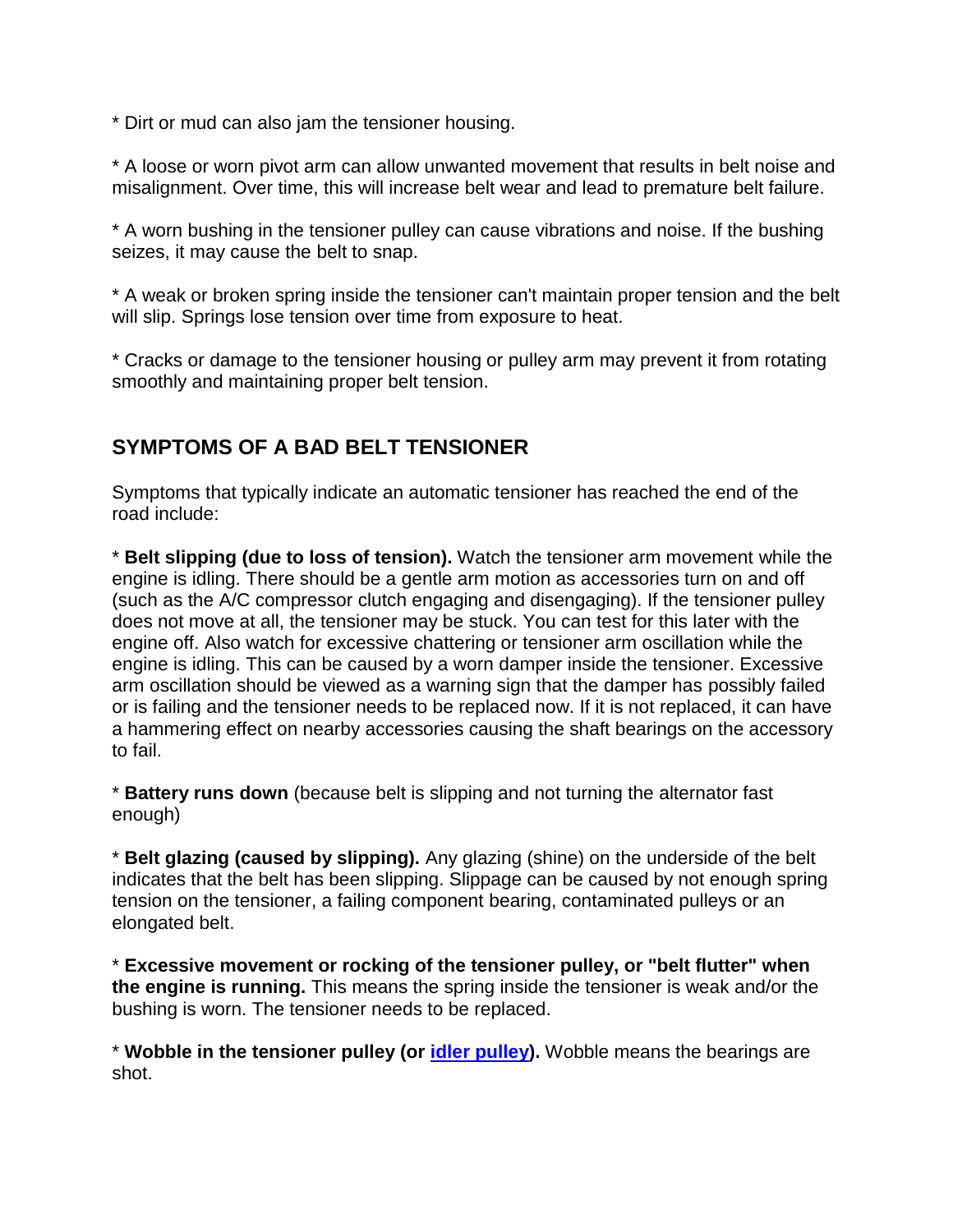\* **Belt or tensioner noise.** The tensioner should be quiet when the engine is running. Any squealing, rumbling, growling or chirping noises should be investigated to determine the cause. A mechanic's stethoscope can be used to pinpoint the source of the noise. The probe should be placed against the bolt in the center of the tensioner pulley wheel and/or idler pulley to listen for bearing noise. The idler pulley(s) should also be checked because the bearings in this component can wear out, too. The same goes for all the engine-driven accessories (water pump, alternator, PS pump and A/C compressor).

\* **Pulley damage.** Physical damage of any kind on the automatic tensioner pulley may indicate excessive tension or physical interference. If the pulley is damaged, replace the tensioner assembly not just the pulley. If an idler pulley is damaged, inspect the tensioner also because vibrations caused by a bad idler pulley may damage the tensioner.

#### **BELT TENSIONER CHECKS**

Check the movement of the tensioner arm with the engine off. Use a socket with a long handle ratchet or breaker bar on the tensioner pulley center bolt to rotate the tensioner. There are no specifications for measuring the amount of resistance offered by the tensioner spring, but if the tensioner offers little resistance it may indicate a weak or broken spring. If it fails to move at all, the tensioner is jammed and needs to be replaced.

Watch for looseness in the arm when the tensioner is rotated. The arm should not wobble or twist. If it does, the tensioner bearings are worn and the unit needs to be replaced.

Also note the position of the arm on the automatic tensioner. Many units have marks on the housing that show the normal range the arm can pivot. If the position of the arm is outside these marks, it indicates a problem (the belt may be too long or too short, or the tensioner may be jammed).

Note the wear pattern on the tensioner and idler pulley(s). Misalignment and bearing wear can cause the belt to track off-center. This will cause the belt to wear quickly. The tensioner and idler pulley bearings can be checked by removing the belt and spinning the pulleys by hand. All pulleys should turn freely with no binding, roughness or wobble. Any binding, roughness or wobble means these parts are bad and need to be replaced.

Pulley alignment should also be checked to make sure there isn't a mounting problem in the belt drive system. Pulley alignment can be checked by placing a straight edge against the pulleys, or with a special laser alignment tool designed for this purpose. Any side abrasion on a belt usually indicates there is misalignment in the system. It must be found and corrected before installing a new belt.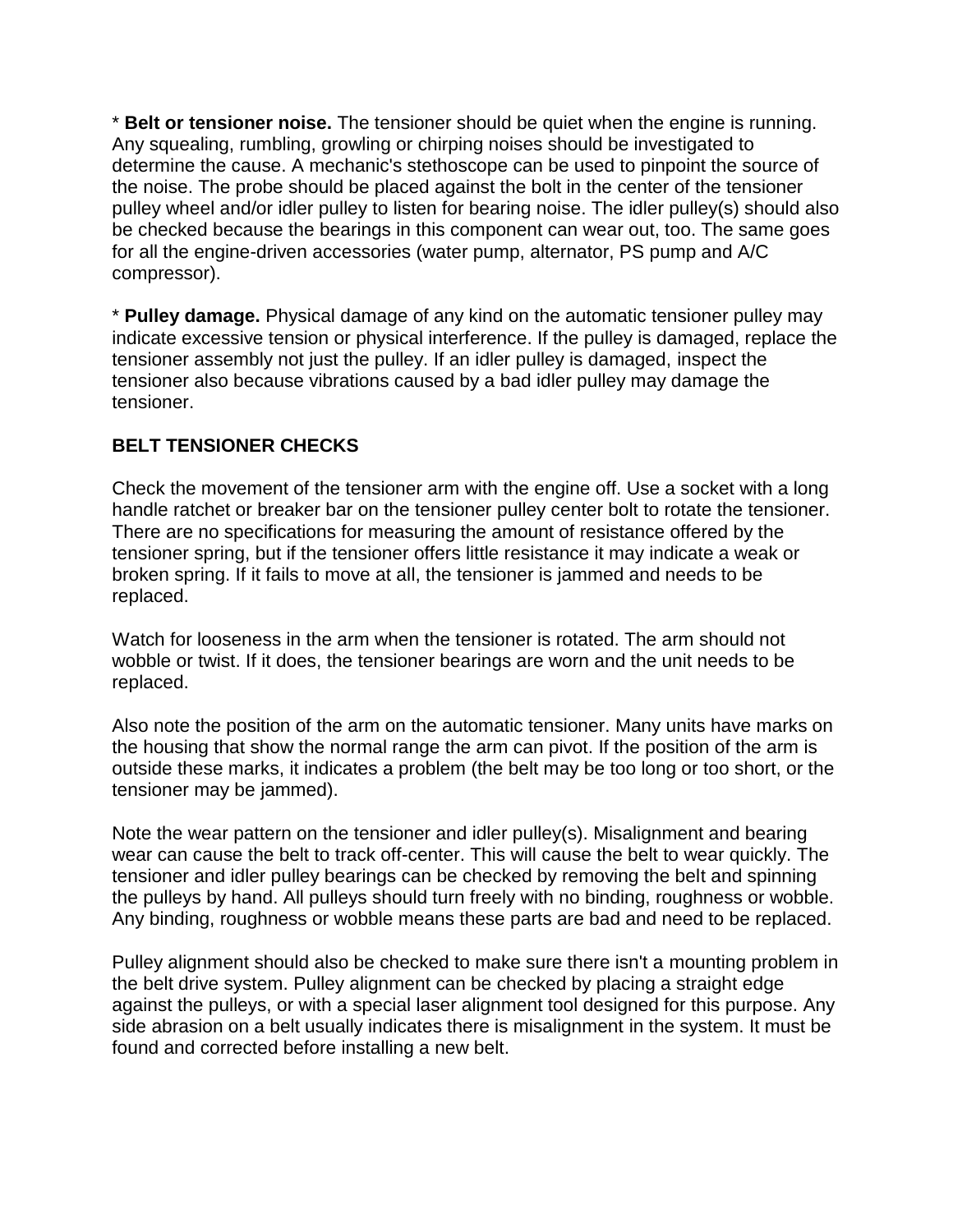

# **BELT TENSIONER REPLACEMENT TIPS**

If the automatic belt tensioner has failed (and the engine has a lot of miles on it), it is probably a good idea to replace the idler pulley(s) at the same time. Why? Because the shaft bearings on all the pulleys will have the same amount of wear. If they are reaching the end of their service life, replacing them now will restore the pulleys to like-new condition and reduce the risk of a breakdown because of a belt or pulley failure.

Aftermarket automatic tensioners are often a better replacement choice than an original equipment tensioner, especially on older vehicle applications. Some OEM tensioners (Chrysler 3.0L, 3.3L and 3.8L, for example) were not very robust and have experienced a high failure rate over the years. Rather than simply copy these OEM tensioner designs with their inherent flaws, some aftermarket manufacturers have re-engineered their parts to overcome the weaknesses of the original design. As a result, some aftermarket replacement tensioners may not look exactly the same as the original. But there's a reason why: these parts have been redesigned to outperform and outlast the original parts they replace.

A special tool that may be needed when replacing a serpentine belt or automatic tensioner on a transverse-mounted engine in a front-wheel drive vehicle is a special serpentine belt removal tool. The tool has a long, flat extension handle that allows a socket to be placed on the tensioner bolt so the tensioner in a tight engine compartment can be easily rotated to relive pressure on the belt. Without this tool, the job is nearly impossible on some vehicles.

Something else you may need is a belt routing diagram so the new belt can be properly routed around all of the pulleys. Pay attention when you are removing the belt, and if the underhood decal that shows how the belt is routed is missing draw a picture (or take a digital photo) so you know where the belt goes. Serpentine belts can be very confusing.